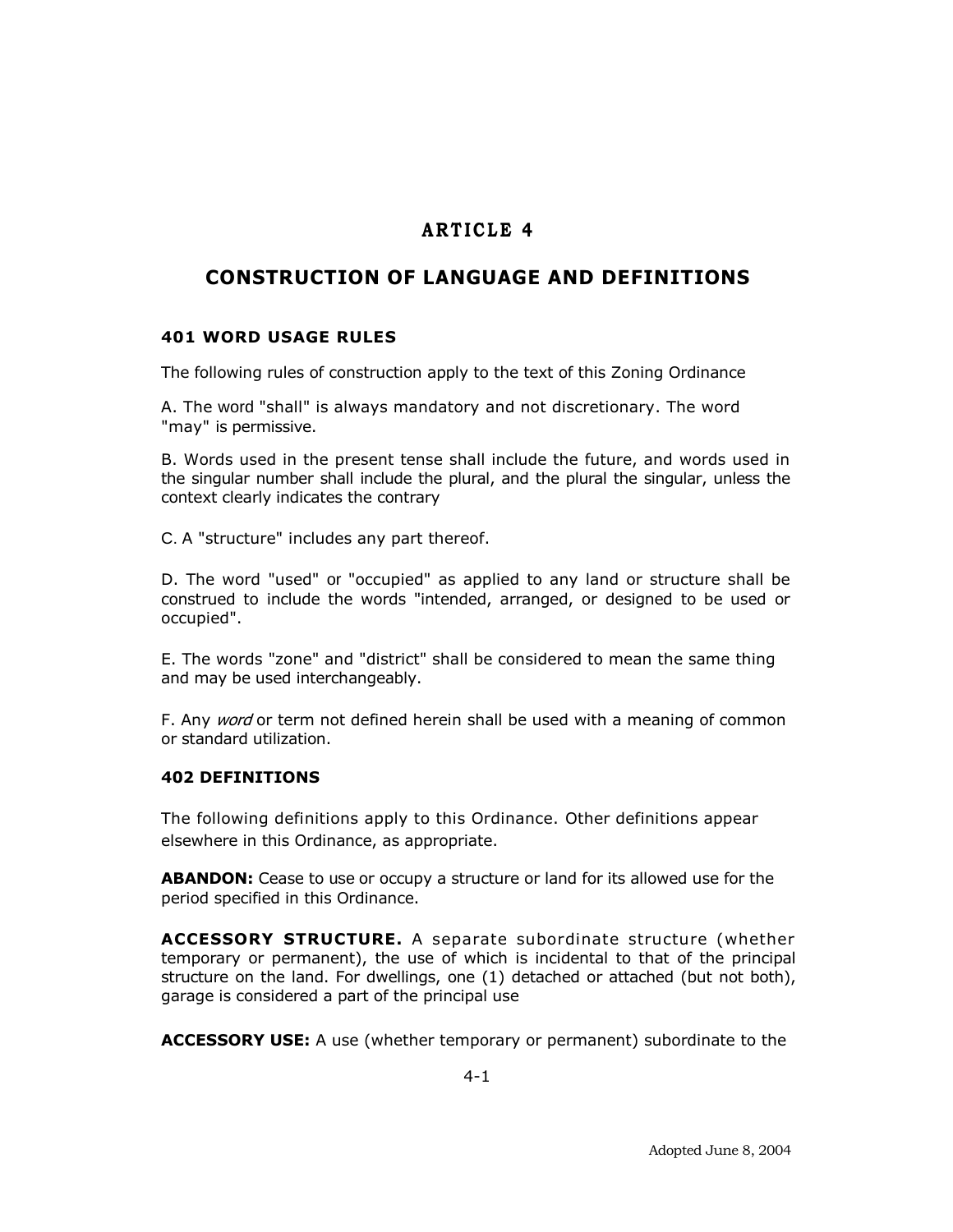principal use on a lot and used for purposes clearly incidental to those of the main use..

**AGRICULTURAL USES:** Includes purposes related to agriculture, farming, dairying, pasturage, horticulture, and animal and poultry husbandry

**ALLEY:** A public or legally established private thoroughfare, other than a street, which affords a secondary means of access to abutting property, and not more than twenty (20) feet wide.

**ALTERATIONS:** Any change, addition, or modification in construction, any change in the structural component of a structure, such as walls, or partitions, columns, beams or girders, the consummated act of which may be referred to herein as "altered" or "reconstructed'.

**AUTOMOBILE, VEHICLE, OR TRAILER SALES AREA:** Any space used for display, sale or rental of motor vehicles, motorcycles, or trailers, in new or used and operable condition.

**AUTOMOTIVE REPAIR:** General repair, engine rebuilding, rebuilding or reconditioning of motor vehicles, collision service such as body, frame or fender straightening and repair, and overall painting and undercoating of automobiles when carried on in a completely enclosed room or structure..

**BASEMENT:** That portion of a structure which is below the first story, the ceiling of which is less than five (5) feet above the majority of the surrounding ground elevation at all points.

**BICYCLE PATH:** An asphalt or concrete path for non-motorized users \*that is physically separated by an open space buffer or physical barrier from the portion of a street or private road traveled by motor vehicles. Amended 10-28-2013

**BILLBOARD:** See definition of "Sign"

**BUILDING:** See definition of "Structure".

**CHURCH:** A structure wherein people regularly assemble for religious worship and which is maintained and controlled by a religious body organized to sustain worship.

**CLUB OR LODGE, PRIVATE:** A non-profit association of persons who are bona fide members paying dues, which owns, hires, or leases a structure or portion thereof, the use of such premises being restricted to members and their guests. It shall be permissible to serve food and meals on such premises provided adequate dining room space and kitchen facilities are a vailable. The sale of alcoholic beverages to members and their guests may be allowed provided it is secondary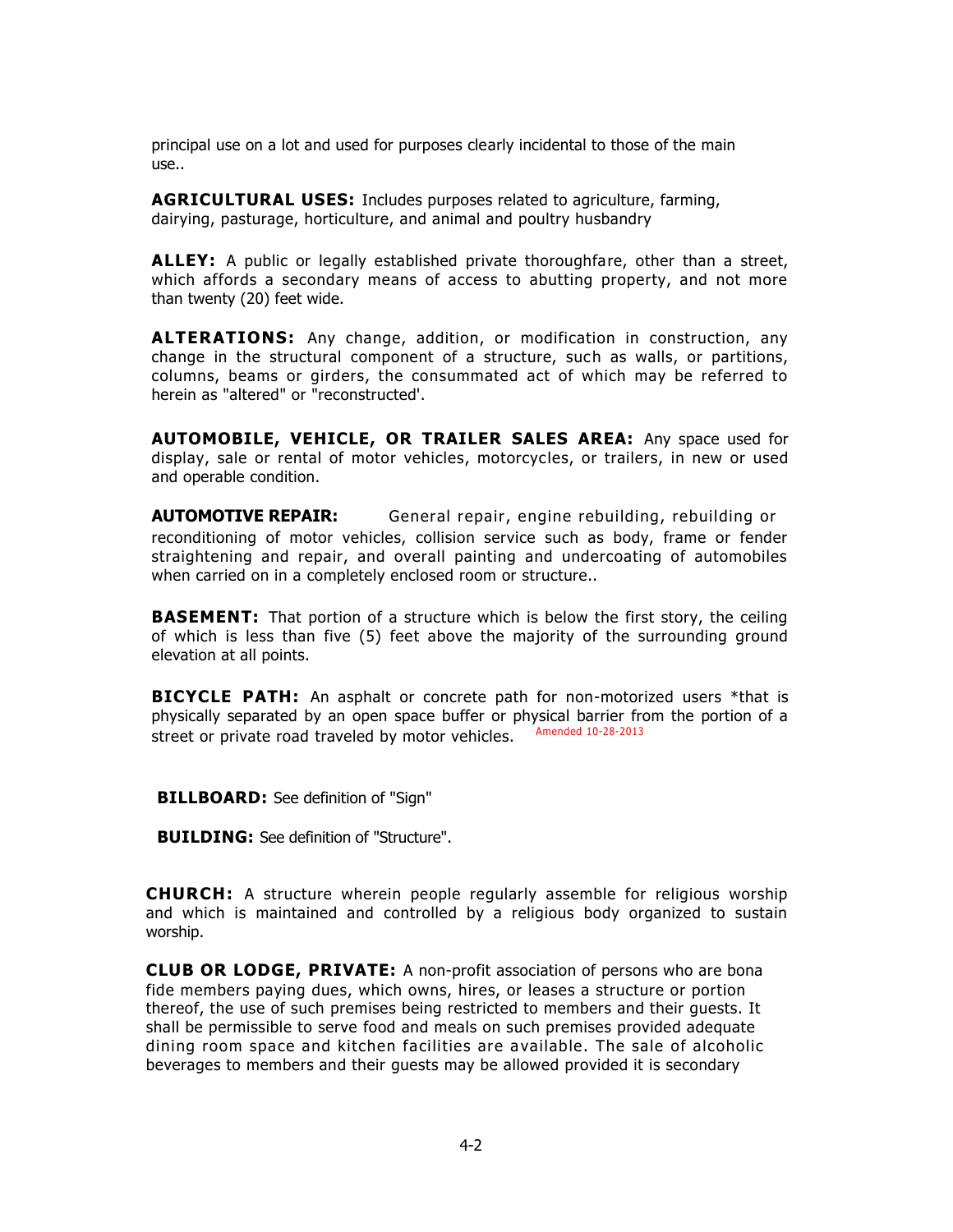and incidental to the promotion of some other common objective by the organization.

**DWELLING:** A structure or portion thereof designed or used exclusively as the home, residence or sleeping place of one (1) or more persons In the case of a mixed occupancy where a structure is occupied in part as a dwelling, the part so occupied shall be deemed a dwelling for purposes of this Ordinance and shall comply with the provisions herein relative to dwellings. Garage space, whether in an attached or detached garage, shall not be considered as part of a dwelling for meeting minimum area requirements. A dwelling shall comply with the following standards.

A. The dwelling shall meet the living space requirements for the zoning district in which it is located In addition, the minimum dimension of the area of the dwelling shall be twenty four (24) feet by twenty four (24) feet.

B. If a dwelling has wheels, towing mechanism, or undercarriage, they shall be removed

C. The dwelling shall be connected to a public sanitary sewer and public water system if available, or to private on-site facilities, approved by the Muskegon County Health Department

D. The dwelling shall contain storage area, in a basement located under the dwelling, in an attic area, in closet areas, or in a separate structure of standard construction similar to or of better quality than the principal dwelling\_ The storage area, which may consist of separate sub-areas, shall be equal to fifteen percent (15%) of the square footage of the dwelling, or one hundred fifty (150) square feet, whichever is less.

E. The dwelling shall be aesthetically compatible in design and appearance with other residences in the vicinity, with either a roof overhang of at least six (6) inches on all sides, or alternatively, with window sills and roof drainage systems concentrating roof drainage at collection points along the sides of the dwelling, has at least two (2) exterior doors, with the second one being in either the rear or side of the dwelling, and contains permanently attached steps connected to said exterior door areas or to porches connected to said door areas where a difference in elevation requires the same. The compatibility design and appearance shall be determined in the first instance by the Zoning Administrator upon review of the plans (which may include elevational sketches or photographs) submitted for a particular dwelling, subject to appeal by an aggrieved party to the Zoning Board of Appeals. Any determination of compatibility shall be based upon the standards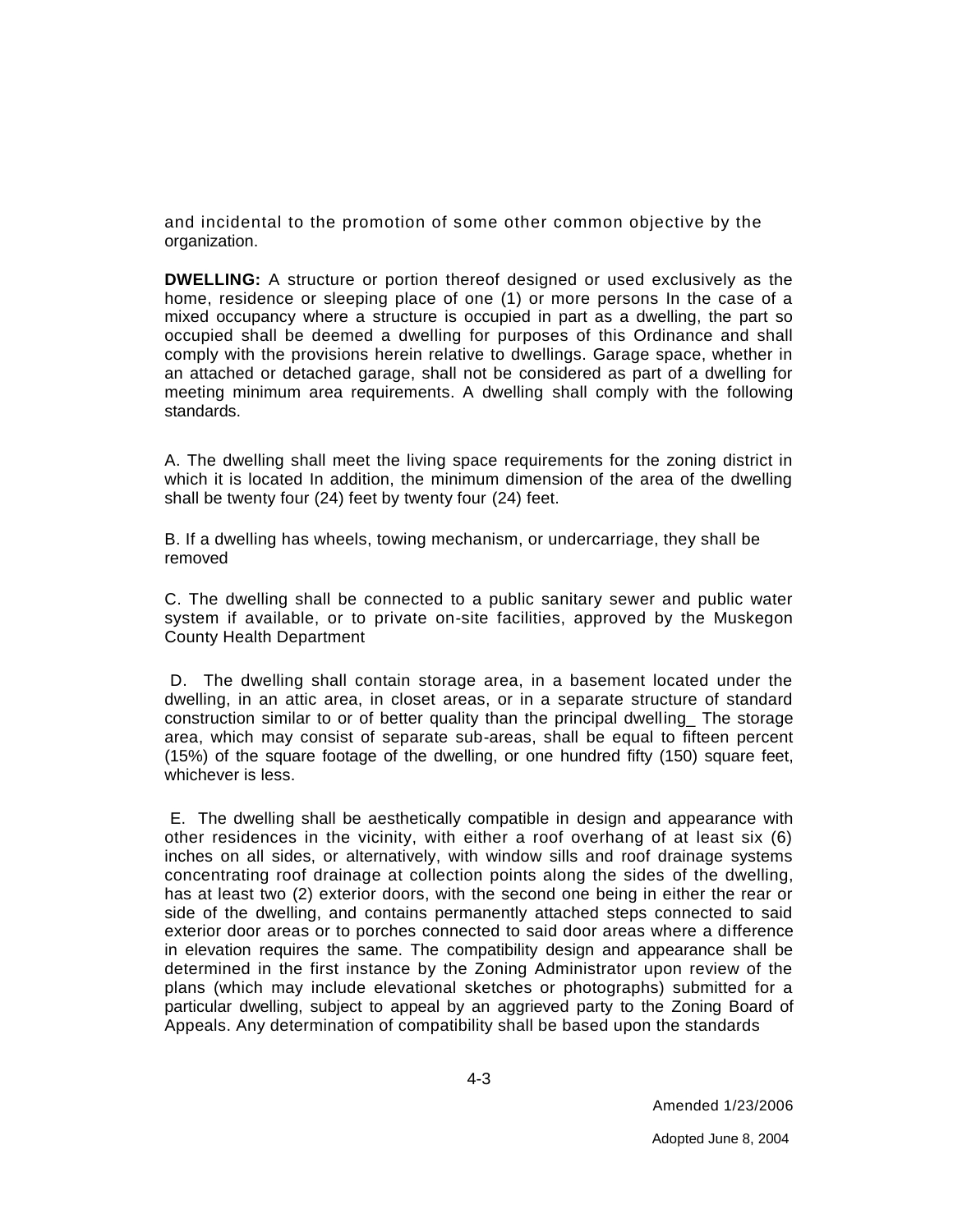set forth in this definition of "dwelling" as well as the character, design and appearance of one (1) or more residential dwellings located outside of mobile home parks within two thousand (2,000) feet of the subject dwelling, where at least twenty percent (20%) of the lots situated within said area have been developed with dwellings, or where said area is not so developed, by the character, design, and appearance on one or more residential dwellings located outside of mobile home parks throughout the Township The foregoing shall not be construed to prohibit innovative design concepts involving such matters as solar energy, view, unique land contour, or relief from the common or standard design home.

F. The dwelling shall not contain additions or rooms or other areas which are not constructed with similar quality work as the original structure, including permanent attachment to the principal structure and construction of a foundation as required herein.

G. The foregoing standards shall not apply to a mobile home located in a licensed mobile home park, except to the extent required by State or Federal law

**DWELLING UNIT**. A structure or portion thereof, designed as a dwelling for occupancy by one (1) family.

**DWELLING UNIT**, ONE FAMILY ("Single Family Dwelling") A structure designed exclusively for one dwelling unit.

**DWELLING UNIT**, TWO FAMILY ("Duplex"). A structure designed for two (2) (but not more than two) dwelling units

**DWELLING UNIT,** MULTIPLE FAMILY. A structure designed for occupancy by three (3) or more dwelling units

**ESSENTIAL SERVICES**. The phrase "essential services" means either (1) government provided services or (2) the erection, construction, alteration or maintenance by public utilities or municipal department or commission of underground or overhead gas, cable TV or other cable, electrical, steam, or water transmission or distribution systems, collection, communication, supply or disposal systems, including towers, poles, wires, mains, drains, sewers, pipes, conduits, cables, fire alarm boxes, police call boxes, traffic signals, hydrants or other similar equipment and accessories in connection therewith; including structures, reasonably necessary for the furnishing of such government provided services or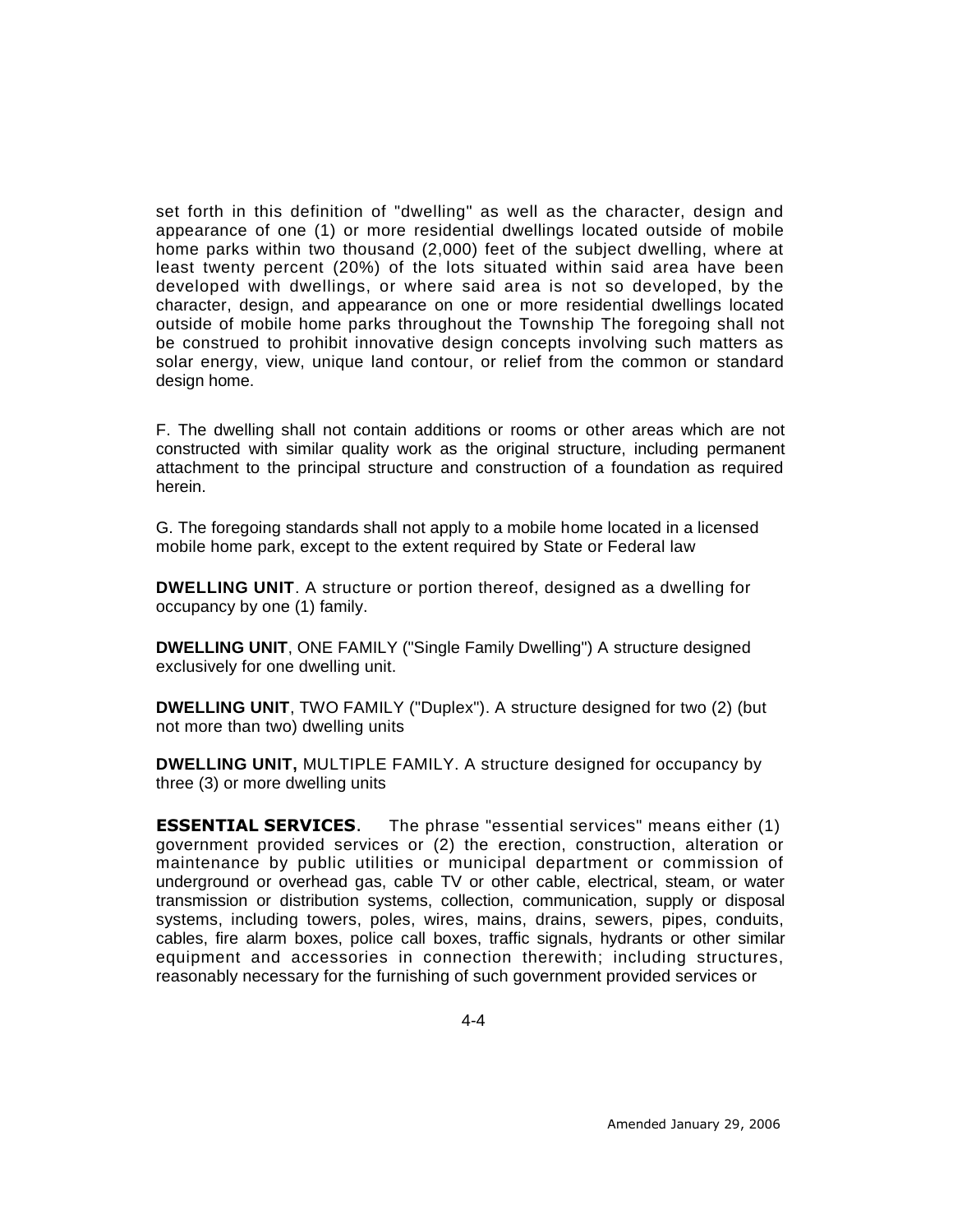such adequate service by such public utilities or municipal departments or commission or for the public health or safety or general welfare

**FAMILY** One (1) person, or group of two (2) or more persons living together who may or may not be inter-related by bonds of consanguinity, marriage, or legal adoption, occupying a dwelling as a separate housekeeping unit with a common single set of culinary facilities. The persons thus constituting a family may also include foster children, guests, and domestic servants This definition does not include the occupants of a rooming house, boarding house or co-operative unit as a family unit or the members of any order or association who have a common religious, fraternal, philosophical or economic bond

**FARM:** All of the contiguous neighboring or associated land operated as a single unit on which bona fide agriculture is carried directly by the owner-operator, manager or tenant farmer, by his own labor or with the assistance of members of his household or hired employees; provided, however for land to be considered a farm it shall include a continuous parcel of at least ten (10) acres in area

**FLOOR AREA**: The sum of the gross horizontal areas of the several floors of the structure measured from the exterior faces of the exterior walls or from the center line of walls separating two (2) structures. The "floor area" of a structure shall not include the area of any basement, 'floor area" shall include elevator shafts and stairwells at each floor, floor space used for mechanical equipment, (except equipment, open or enclosed, located in a basement or on the roof), penthouses, attic space having headroom of seven (7) feet, six (6) inches or more, interior balconies and mezzanines Any space for off-street parking or loading shall not be included in "floor area" The terms "floor area" and "living space" (as hereafter defined), are separate concepts

**GARAGE, COMMERCIAL**: Any garage, other than a private garage available to the public, operated for gain, and used for automotive repair, storage, rental, washing, or serving the equipment of other motor vehicles

**GARAGE, PRIVATE:** A garage is an accessory to the permitted structure in a residential (A) (AA) (F) zone. Amended 6/27/2016 Effective July 10, 2016

**GASOLINE SERVICE STATION**. Any structure or lot used for the dispensation, sale or offering for sale at retail of any motor fuels, oils or lubricants. When the dispensing, sale or offering for sale of such products is incidental to the conduct of a commercial garage, the use is classified as a commercial garage.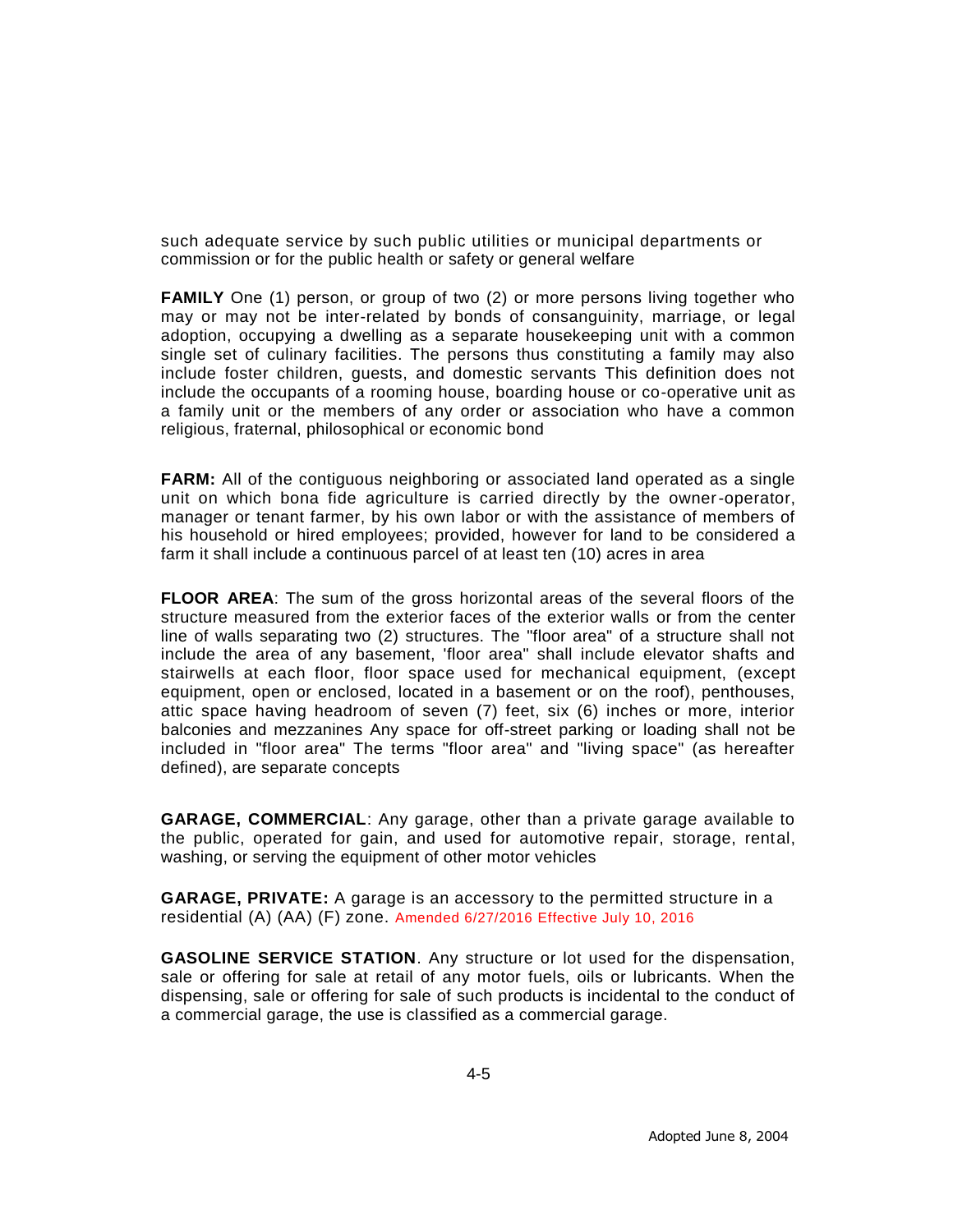**GRADE.** The ground elevation established for the purpose of regulating the number of stories and the height of structures. The structure grade shall be the level of the ground adjacent to the walls of the structure if the finished grade is level If the ground is not level, the grade shall be determined by averaging the elevation of the ground for each face of the structure.

**GREENBELT BUFFER**. A strip or parcel of land privately restricted or publicly dedicated as open space, located between land uses for the purpose of protecting the character of adjacent residential or other uses. Said greenbelt buffer shall include, but not be limited to the following materials, open space with maintained grass cover, evergreens, deciduous trees, shrubs, bushes

**HOME OCCUPATION.** An occupation that is allowed in a portion of a dwelling unit or accessory structure

**HOSPITAL.** An institution providing health services, primarily for in-patient, and medical OF surgical care of the sick or injured, including as an integral part of the institution, such related facilities, central services facilities, and staff offices.

**JUNK YARD:** Any land or structure where waste, used or second hand materials are disposed of, bought, and sold, exchanged, stored, baled, parked, disassembled, or handled including, but not limited to, scrap iron and other metals, paper, rags, rubber tires, and bottles A junkyard includes automobile wrecking yards and also includes any area of more than fifty (50) square feet for storage, keeping or abandonment of junk, but does not include uses established entirely within enclosed structures

**LAND USE PLA**N: The plan adopted by the Township Board, pursuant to P A. 165 of 1959\_

**LIVING SPACE;** That area within a dwelling unit intended, designed, erected or used for human occupancy; that is the sum of the gross horizontal area of the floor in question of the structure used for occupancy, measured from the exterior faces of the exterior walls, from the center line of interior walls; but excluding porches, garages, common halls and other common areas in duplexes or multiple family dwelling units, unfinished basement areas, and breezeways not usable the year around, and excluding areas not included within the definition of floor area. The terms "floor area" and "living space' (as previously defined) are separate concepts.

**LOADING SPACE:** An off-street space on the same lot with a structure, or group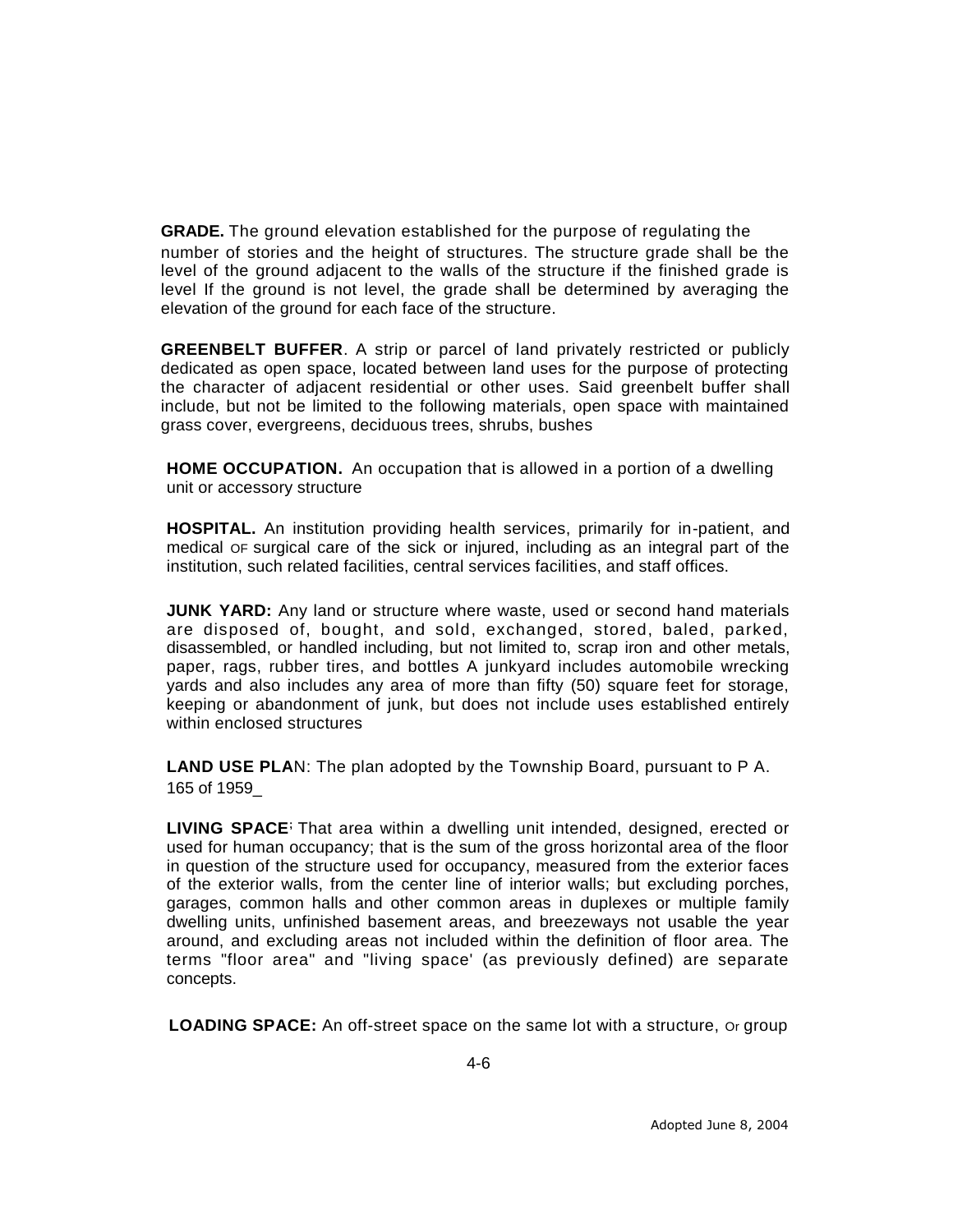of structures, for the temporary parking of a commercial vehicle while loading and unloading merchandise or materials

**LOT.** A parcel of land (whether platted or not) occupied or intended for occupancy, including one (1) principal use structure together with its accessory structures, and providing the open-spaces, parking and loading spaces required by this Ordinance. Said parcel of land may consist of one (1) or more lots of record according to any recorded plat, which for the purpose of this Ordinance shall be deemed one (1) parcel or lot if title to the property is held in the name of the same person or entities. The term "lot" also includes a "unit" in a so-called site condominium.

**LOT, CORNER:** A lot where the interior angle of two (2) adjacent sides at the intersection of the two (2) streets is less than one hundred thirty five (135) degrees.

**LOT, INTERIOR:** Any lot other than a corner lot

**LOT LINES.** The lines bounding a lot as defined herein.

**Front Lot Line.** In the case of an interior lot, the line separating said lot from the street, in the case of a corner lot or double frontage lot, the line separating said lot from that street which is designated as the front street in the plat In the case of lots bordering on a lake, river, or canal, the established water or shoreline shall be designated as the rear of such lots.

**Lot, Waterfront** — a lot having frontage directly upon a lake, river, or other significantly sized impoundment of water. The portion adjacent to the water is considered the front yard and the opposite side, abutting the street, shall be the rear year. There shall be a rear yard setback of (40) feet. Adopted 2/23/2015 Effective 3/8/2015

**Rear Lot Line:** The lot line opposite the front lot line In the case of a lot irregularly shaped at the rear, the rear lot line shall be an imaginary line parallel to the front lot line, at least ten (10) feet long lying farthest from the front lot line and wholly within the lot.

**Side Lot Line:** Any lot lines other than the front or rear lot lines of a lot.

**LOT AREA:** The total horizontal area within the lot lines of a lot.

**LOT COVERAGE:** That portion of the lot occupied by structures including

accessory structures.

**LOT DEPTH:** The horizontal distance between the front and rear lot lines , measured along the median between side lot lines.

**LOT OF RECORD:** A lot existing prior to the adoption of this Ordinance and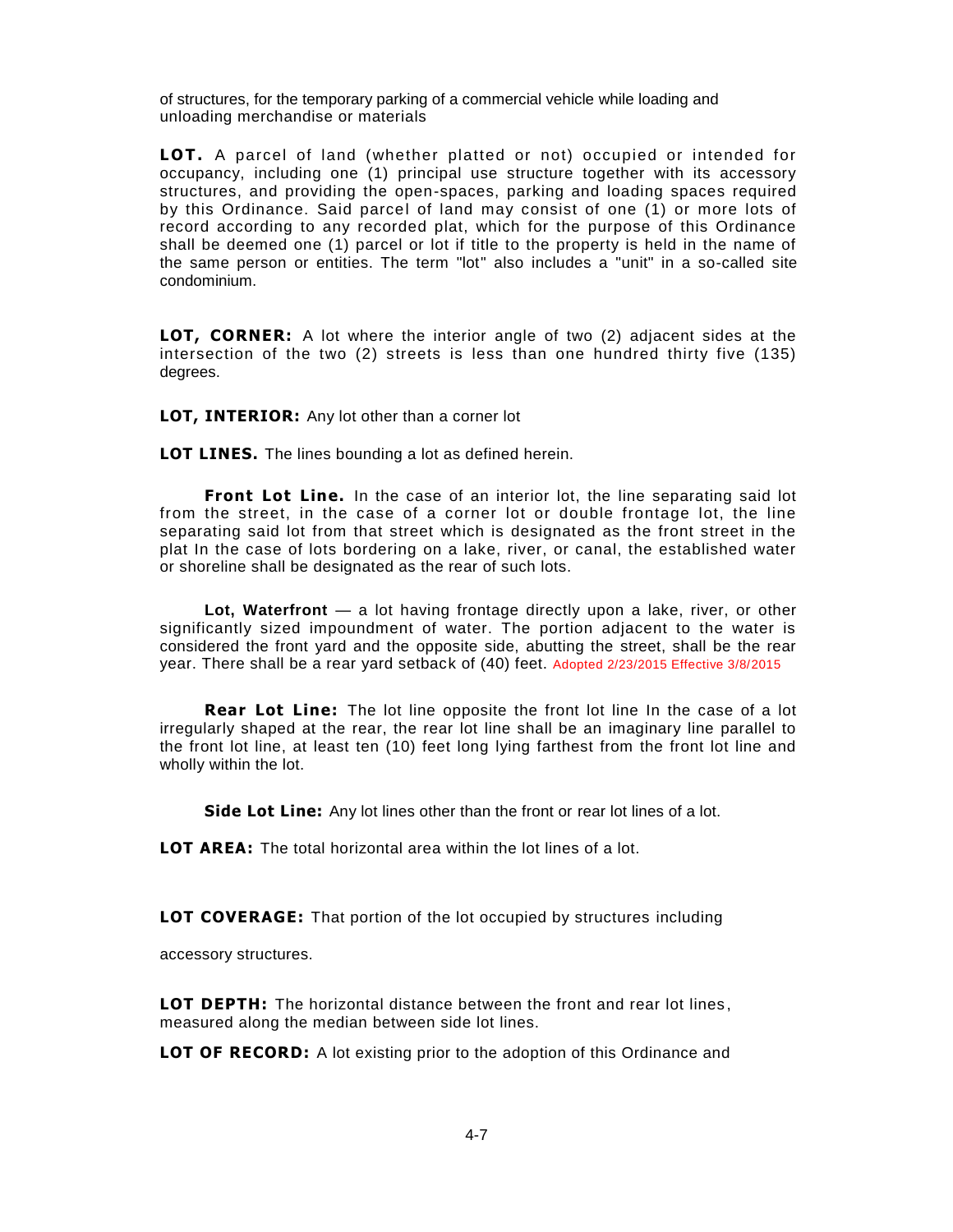recorded in the office of the County Register of Deeds, but dated and executed prior to the effective date of this Ordinance shall also constitute a lot of record

**LOT WIDTH:** The horizontal distance between the side lot lines, measured at the two (2) points where the structure setback intersects the side lot line.

**MASTER PLAN** See "Land Use Plan"

**MOBILE HOME:** A vehicular, portable structure built on a chassis and designed to be used without a permanent foundation as a permanent dwelling when connected to required utilities and which is, or is intended to be, attached to the ground, to another structure, or to a utility system on the same lot for more than thirty (30) days.

**MOBILE HOME PARK.** Any lot, however designated, that is occupied or designated for occupancy by more than one (1) mobile home and which is governed and which must conform to the provision of Act 243 of 1959.

**NON-CONFORMING STRUCTURE:** A structure or portion thereof, existing at the effective date of this Ordinance, or amendments thereto, and which does not conform to the provisions of the Ordinance or to the use regulations of the district in which it is located

**NON-CONFORMING LOT OR USE A** lot or use of land or any structures or portion thereof, existing at the effective date of this Ordinance or amendments thereto, and which does not conform to the provisions of this Ordinance or of the district in which it is located

**NURSING OR CONVALESCENT HOME:** A structure with sleeping rooms where persons are housed or lodged and furnished meals and nursing care for hire.

**OFF-STREET PARKING.** A facility providing vehicular parking spaces along with adequate drives and aisles for maneuvering, so as to provide access for entrance and exit for the parking of more than two (2) automobiles.

**OPEN SPACE** Any space suitable for recreation, gardens or household service activities such as clothes drying. Such space must be at least seventy five percent (75%) open to the sky, free of automotive traffic, parking and undue hazard, and readily accessible by all those for whom it is intended.

**PARKING SPACE:** An off-street land area exclusive of driveways and aisles, and so prepared as to be usable for the parking of a motor vehicle and so located as to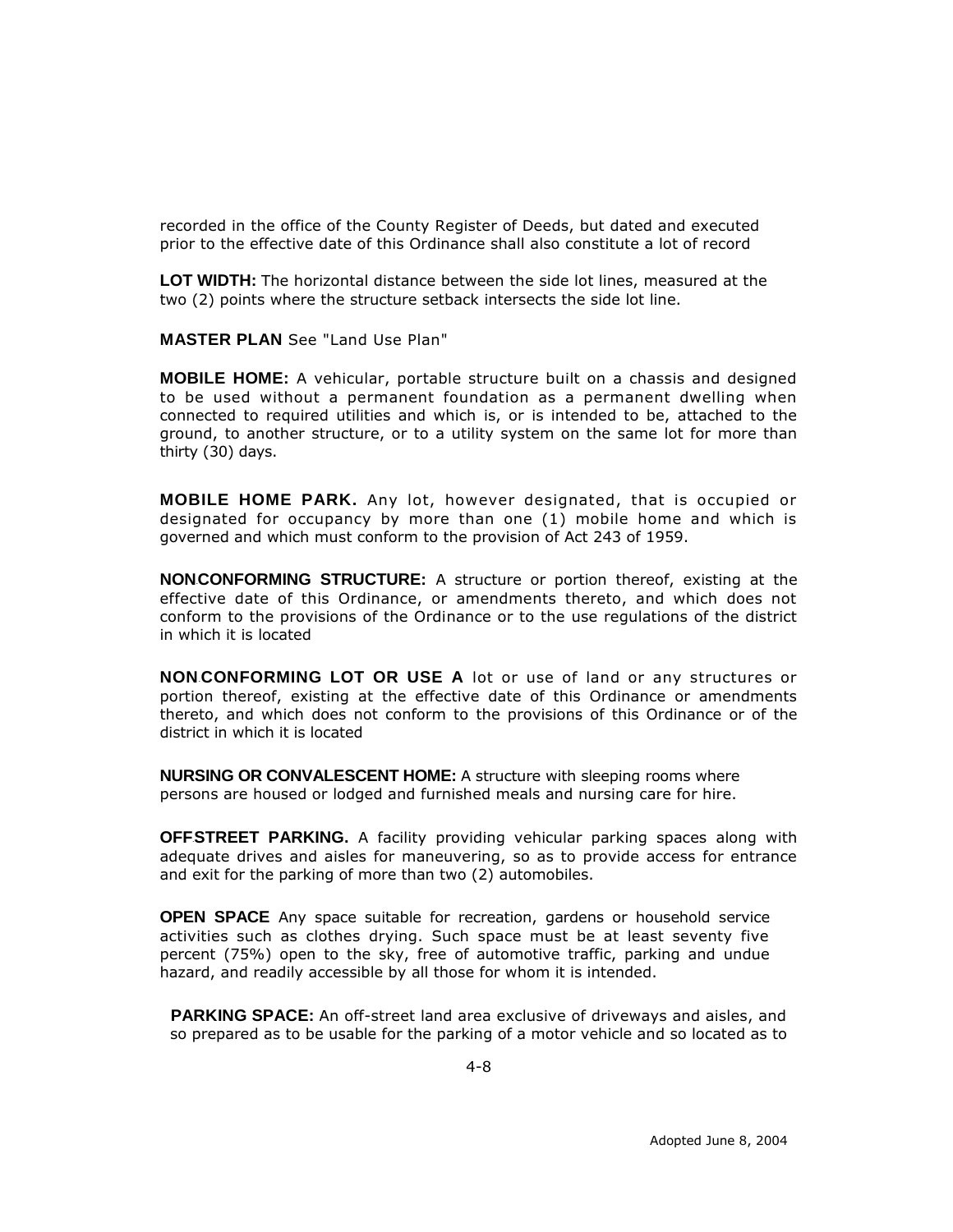be readily accessible to a public street or alley

**PLANNED UNIT DEVELOPMENT**: A tract of land which includes two (2) or more principal structures, developed under single ownership or control; the development of which is unique and of a substantially different character than that of the surrounding area, and where the specific requirements of a given zoning district may be modified. Such development may be based on a plan which allows for flexibility of design not available under normal requirements otherwise applicable in that zone

**PRINCIPAL USE:** The main use to which a lot is devoted and the main purpose for which the lot exists A dwelling includes one (1) attached or detached (but not both) garage as part of the principal use.

**PUBLIC PARK:** Any park, playground, beach, outdoor swimming pool, parkway, within the jurisdiction and control of a governmental agency authorized by State statutes to own and maintain parks.

**PUBLIC SEWER SYSTEM:** A public sewer system shall be defined as a central or community sanitary sewage and collection system of pipes and structures including pipes, conduits; manholes; pumping stations, sewage and waste water treatment works, diversions and regulatory devices, and outfall structures, collectively or singularly, actually used or intended for use by the general public Of a segment thereof, treating Of otherwise handling sanitary sewage or industrial liquid wastes of such a nature as to be capable of adversely affecting the public health, operated for the benefit of the general public in a given area whether owned by a public, semi-public, or private entity.

**PUBLIC UTILITY:** Any person or entity authorized to furnish to the public natural gas, steam, TV signal, electricity, sewage disposal, communications, telegraphs, transportation, or water

**RECREATION AREA:** PRIVATE. All lands and structures which are owned and operated by private individuals, a business, corporation or other entity that is predominantly intended to accommodate recreational vehicles and provide for outdoor recreational activities.

**RECREATIONAL VEHICLE**: Mobile units principally designed for recreation pastime such as motor homes, camper trailers, pick-up campers, pop-up tents, trailers and similar camping type vehicles or trailers

**RETAIL STORE**: Any structure in which goods, wares, or merchandise is sold to the ultimate customer for direct consumption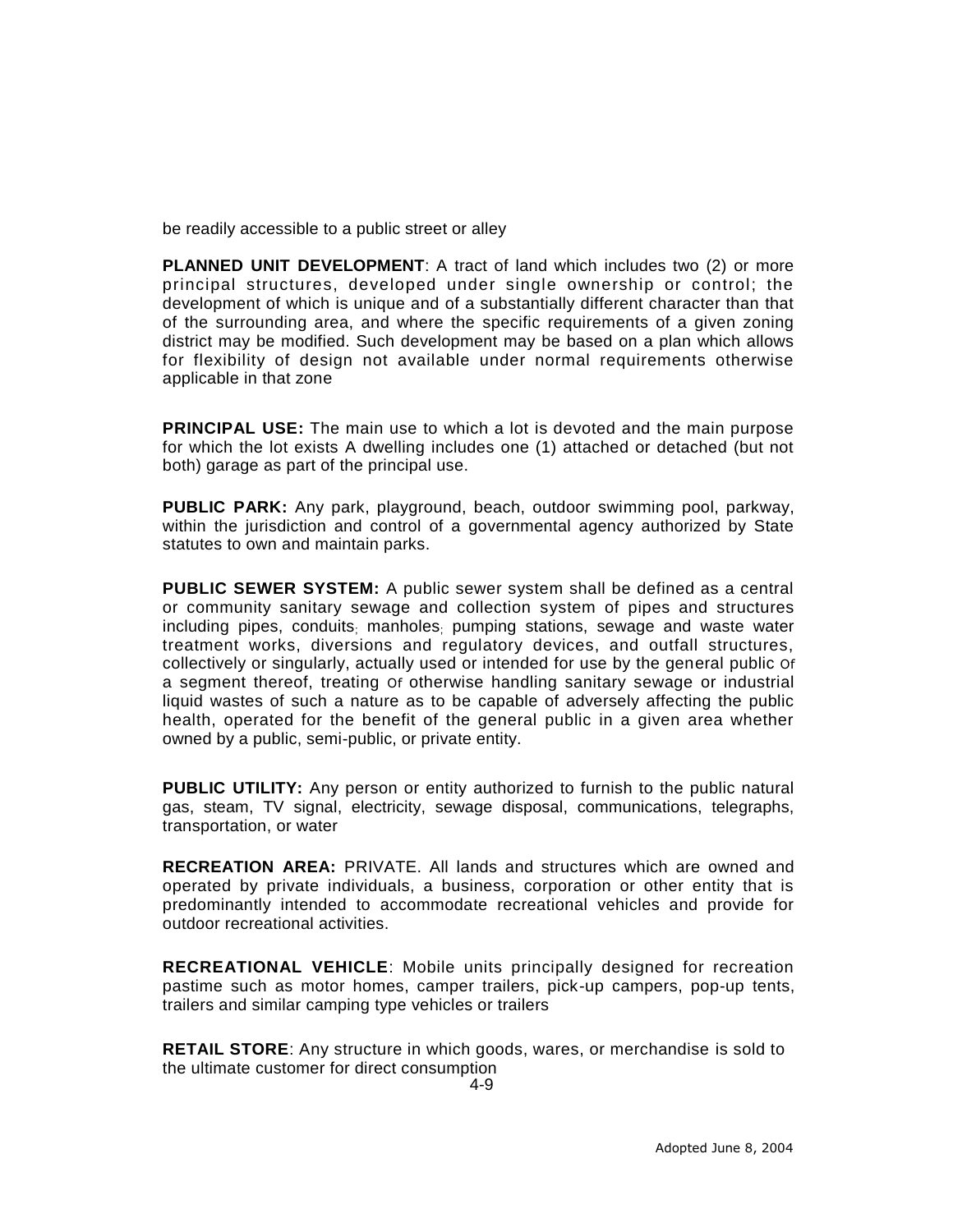**SANITARY LANDFILL**: A method of disposing of refuse on land without creating nuisances or hazards to public health or safety, by utilizing principles or engineering to confine the refuse to the smallest practical area, to reduce it to the smallest practical volume, and to suitably cover all dumped refuse at the conclusion of each day's operation or at more frequent intervals as necessary; and maintained in accordance with the provision of Act 87 of Public Acts of 1965, as amended.

**SETBACK:** The minimum horizontal distance between the street right-of-way, rear or side lines of the lot and the front, rear or side lines of a structure. When two (2) or more lots under one (1) ownership are used, the exterior property lines so grouped shall be used in determining offsets.

**SCHOOL:** A structure used for the purpose of elementary or secondary education which meets all requirements of compulsory education laws of the State of Michigan, and not providing residential accommodations\_

**SHOPPING CENTER**: A group of commercial establishments, planned, developed, owned and managed as a unit, with off-street parking provided on the property,

**SIDEWALK**: A concrete path for pedestrians that is physically separated by an open space buffer or physical barrier from the portion of a Street or Private Road traveled by Motor Vehicles. 10/28/2013

**SIGNS:** Any of the following which direct attention to a business or occupation conducted or to a commodity, service, or entertainment sold or offered for sale: billboards, bulletin boards, free-standing signs, illuminated signs, portable signs, wall signs, painted walls or any other structure or device regardless of size. Further included within the definition of advertising signs are spotlights intended, by their use, to draw the public's attention by their illuminating beam.

**STORY:** The part of a structure, included between the surface of one floor and the surface of the next floor, or if there is no floor above, than the ceiling next above.

**STRUCTURAL ALTERATION:** The erection, strengthening, removal, or other change of the supporting elements of a structure, such as footings, bearing walls, beams, columns and the like.

**STRUCTURE**: Anything (including a building) constructed or erected, the use of which requires location on the ground or attachment to something having location on the ground\_

**SWIMMING POOL**: Any artificially constructed, portable or non-portable pool capable of being used for swimming or bathing, having a depth of three (3) feet or more at any point.